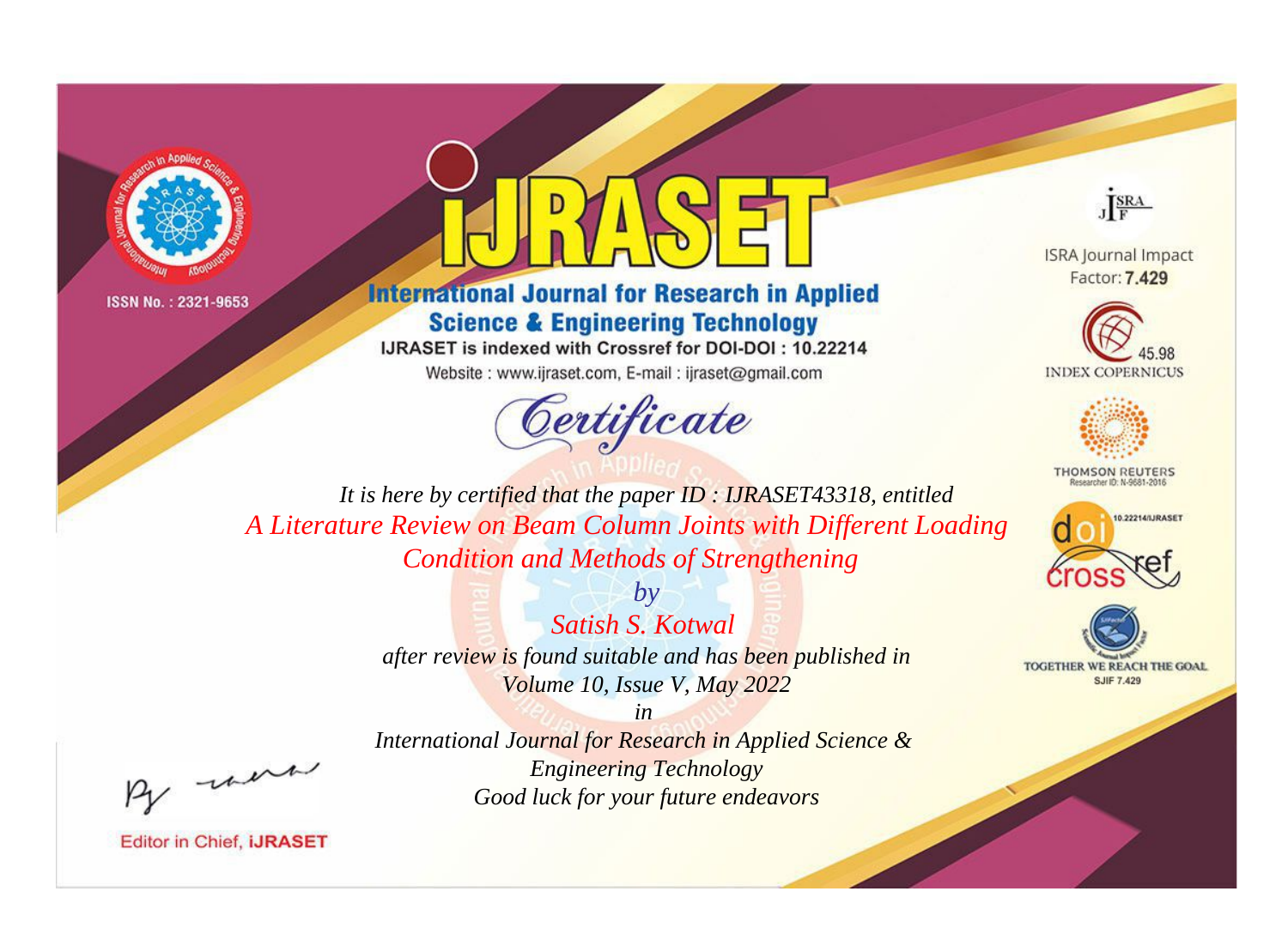



# **International Journal for Research in Applied Science & Engineering Technology**

IJRASET is indexed with Crossref for DOI-DOI: 10.22214 Website: www.ijraset.com, E-mail: ijraset@gmail.com



JERA

**ISRA Journal Impact** Factor: 7.429





**THOMSON REUTERS** 



TOGETHER WE REACH THE GOAL **SJIF 7.429** 

*It is here by certified that the paper ID : IJRASET43318, entitled A Literature Review on Beam Column Joints with Different Loading Condition and Methods of Strengthening*

> *by Vidyanand S. Kadam after review is found suitable and has been published in Volume 10, Issue V, May 2022*

, un

*International Journal for Research in Applied Science & Engineering Technology Good luck for your future endeavors*

*in*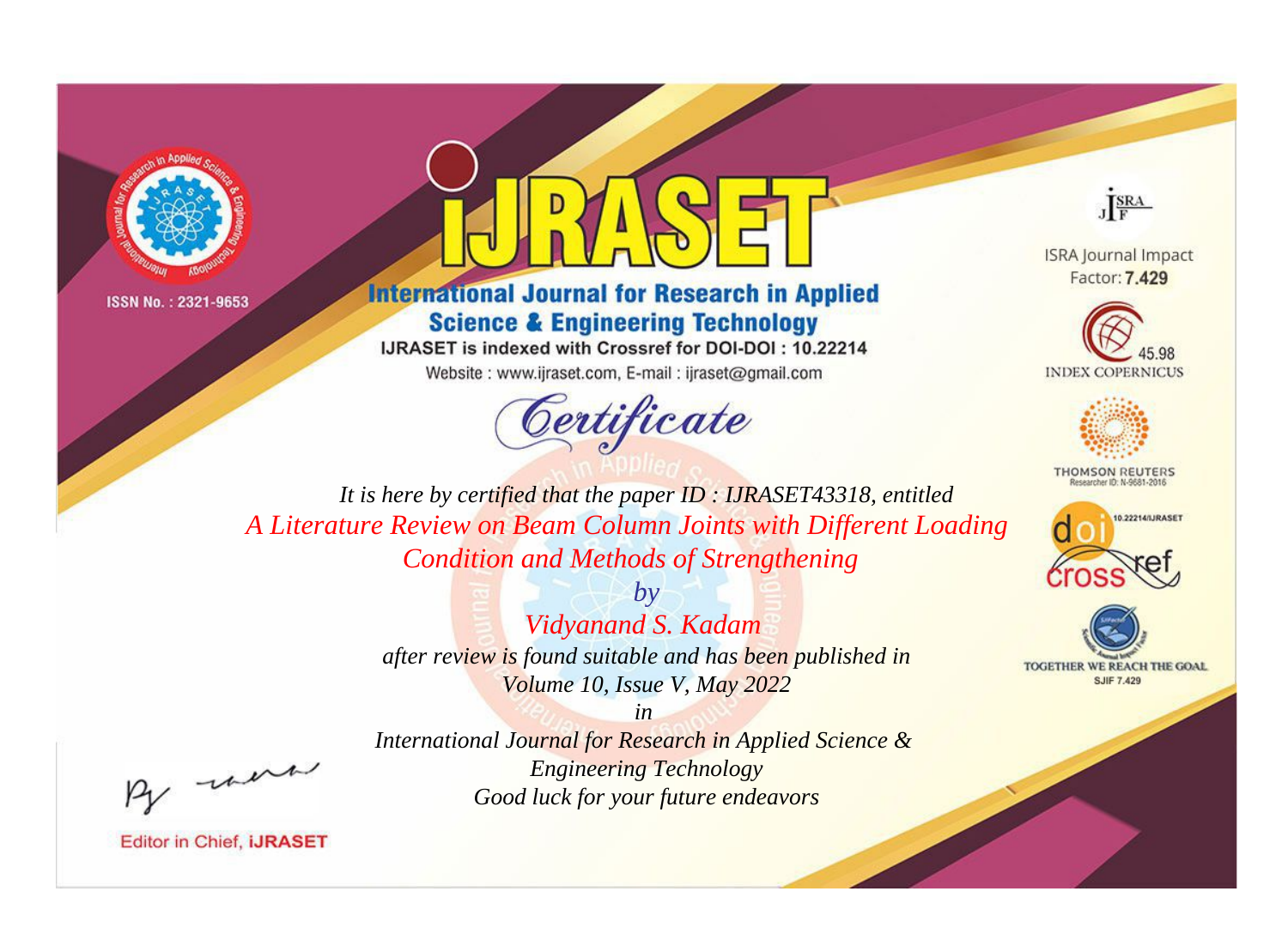



# **International Journal for Research in Applied Science & Engineering Technology**

IJRASET is indexed with Crossref for DOI-DOI: 10.22214

Website: www.ijraset.com, E-mail: ijraset@gmail.com





**ISRA Journal Impact** Factor: 7.429





**THOMSON REUTERS** 



TOGETHER WE REACH THE GOAL **SJIF 7.429** 

*It is here by certified that the paper ID : IJRASET43318, entitled A Literature Review on Beam Column Joints with Different Loading Condition and Methods of Strengthening*

> *by Mayur M. More after review is found suitable and has been published in Volume 10, Issue V, May 2022*

, un

*International Journal for Research in Applied Science & Engineering Technology Good luck for your future endeavors*

*in*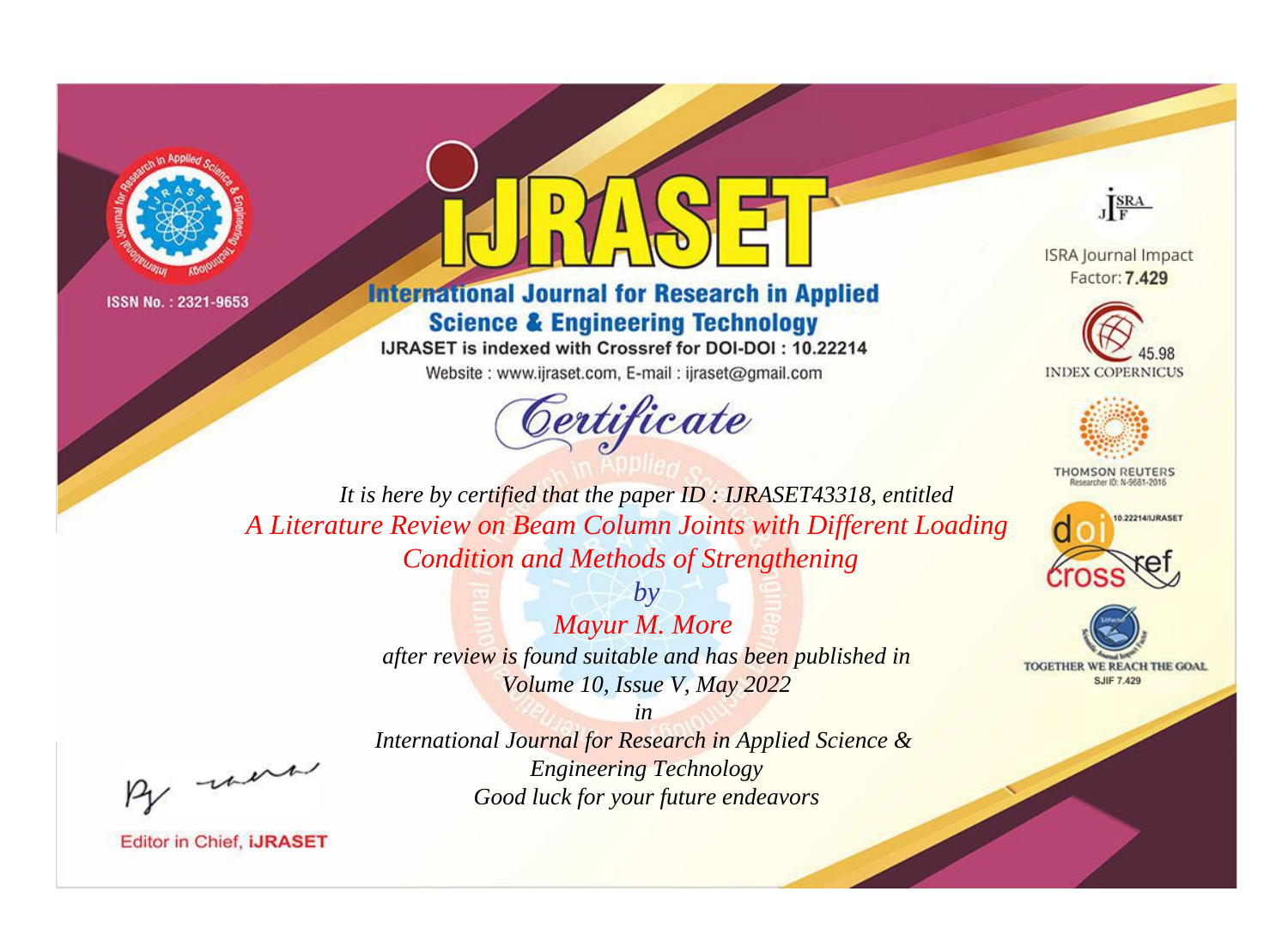



# **International Journal for Research in Applied Science & Engineering Technology**

IJRASET is indexed with Crossref for DOI-DOI: 10.22214

Website: www.ijraset.com, E-mail: ijraset@gmail.com





**ISRA Journal Impact** Factor: 7.429





**THOMSON REUTERS** 



TOGETHER WE REACH THE GOAL **SJIF 7.429** 

*It is here by certified that the paper ID : IJRASET43318, entitled A Literature Review on Beam Column Joints with Different Loading Condition and Methods of Strengthening*

> *by Ananda S Patil after review is found suitable and has been published in Volume 10, Issue V, May 2022*

, un

*International Journal for Research in Applied Science & Engineering Technology Good luck for your future endeavors*

*in*